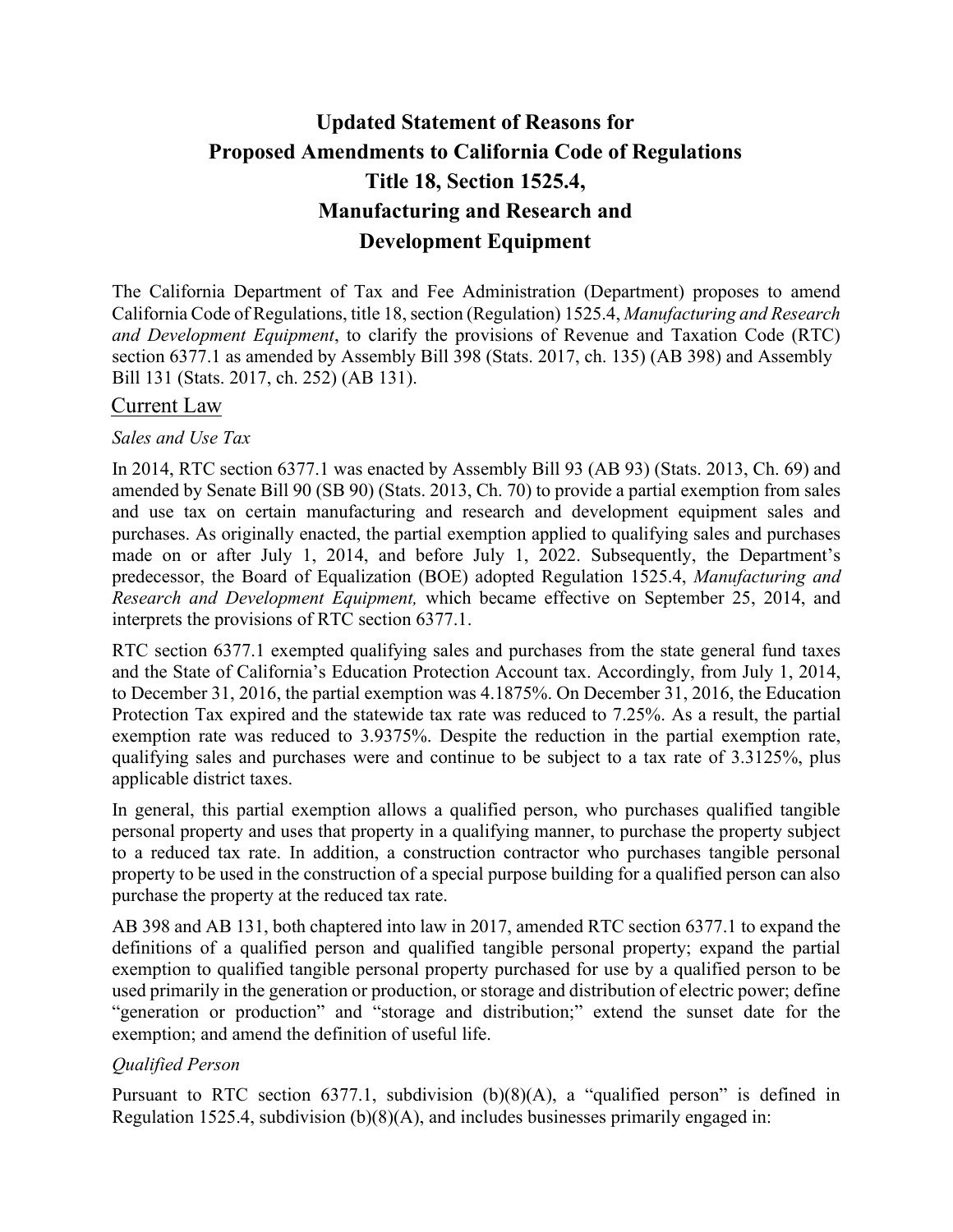- Manufacturing described in North American Industry Classification System (NAICS) (2012) edition) codes 3111 to 3399.
- Biotechnology Research & Development (R&D) described in NAICS code 541711: businesses primarily engaged in conducting biotechnology research and experimental development.
- Physical, Engineering, and Life Sciences R&D described in NAICS code 541712: businesses primarily engaged in conducting research and experimental development (except biotechnology research and experimental development) in the physical, engineering, and life sciences.

AB 398 expanded the definition of a "qualified person" in RTC section 6377.1, subdivision (b)(8)(A), to include, on and after January 1, 2018, persons primarily engaged in a line of business described in NAICS code 221111 to 221118, inclusive, and 221122. NAICS codes 221111 to 221118 include establishments engaged in hydroelectric, fossil fuel, nuclear, solar, wind, geothermal, and biomass electric power generation. NAICS code 221122 is comprised of electric power distribution establishments including those primarily engaged in either (1) operating electric power distribution systems (i.e., consisting of lines, poles, meters, and wiring) or (2) operating as electric power brokers or agents that arrange the sale of electricity via power distribution systems operated by others.

In accordance with RTC section 6377.1, subdivision (b)(8)(B), Regulation 1525.4, subdivision (b)(8)(B), provides that a "qualified person" does not include an apportioning trade or business that is required to apportion its business income pursuant to subsection (b) of RTC section 25128 or a trade or business conducted wholly within California that would be required to apportion its business income pursuant to subsection (b) of RTC section 25128 if it were subject to apportionment pursuant to RTC section 25101. This generally includes apportioning trades or businesses that derive more than 50-percent of their gross business receipts from an agricultural business activity, an extractive business activity, a savings and loan activity, or a banking or financial business activity.

AB 398 amended RTC section 6377.1, subdivision (b)(8)(B), to provide that, on and after January 1, 2018, a qualified person shall not include an apportioning trade or business, other than a trade or business described in paragraph (1) of subdivision (c) of RTC section 25128, that is required to apportion its business income pursuant to subdivision (b) of RTC section 25128, or a trade or business, other than a trade or business described in paragraph (1) of subdivision (c) of Section 25128, conducted wholly within this state that would be required to apportion its business income pursuant to subdivision (b) of Section 25128 if it were subject to apportionment pursuant to Section 25101. Paragraph (1) of subdivision (c) of RTC section 25128 refers to an agricultural business activity.

# *Qualifying Property*

Pursuant to RTC section 6377.1, subdivision (b)(9)(A), Regulation 1525.4, subdivision (b)(9)(A), defines "qualified tangible personal property" as:

• Machinery and equipment, including component parts and contrivances such as belts, shafts, moving parts, and operating structures.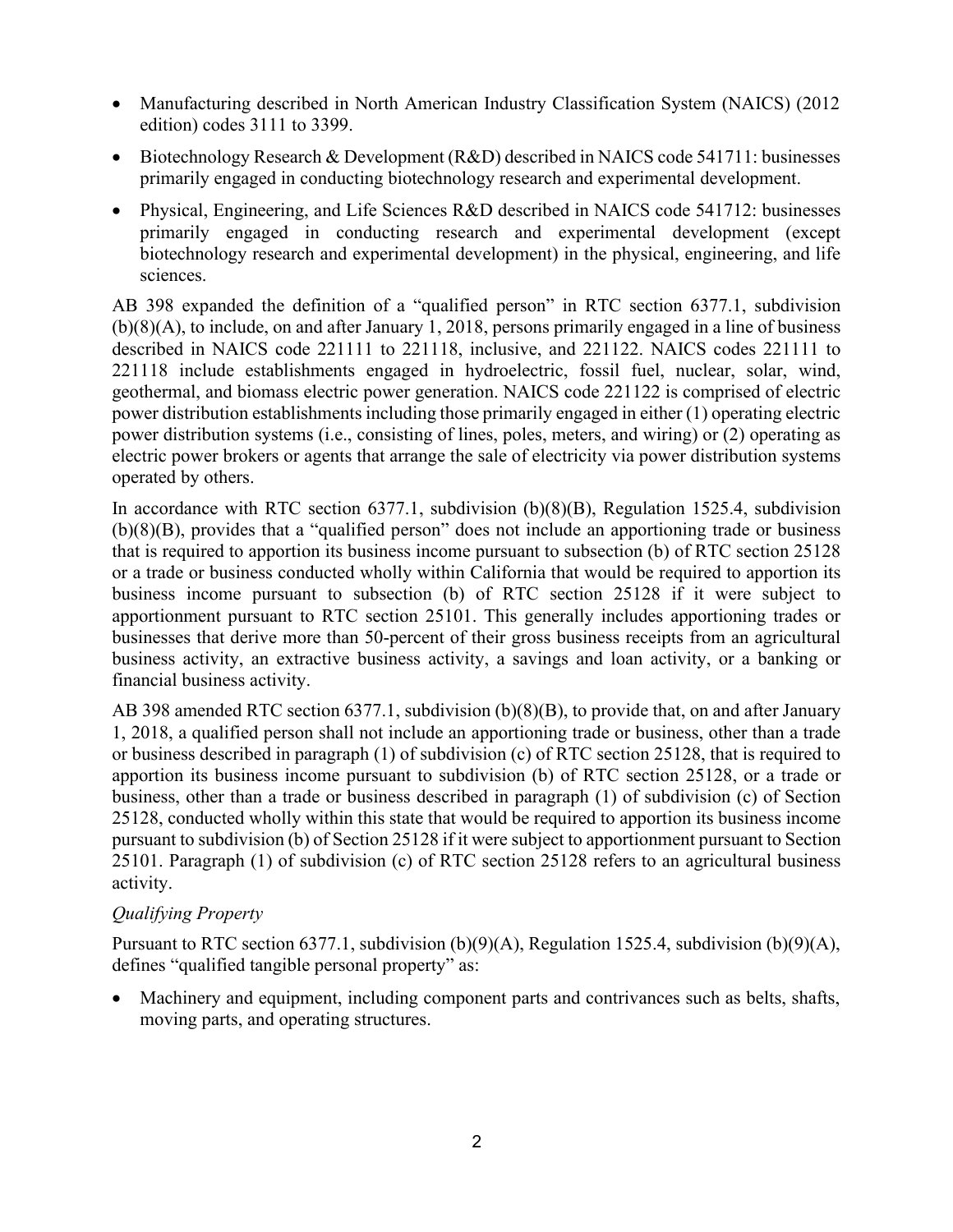- Equipment or devices used or required to operate, control, regulate or maintain the machinery, including, but not limited to, computers, data-processing equipment, and computer software, together with all repair and replacement parts with a useful life of one or more years.
- Tangible personal property used in pollution control that meets or exceeds standards established by California or any local or regional governmental agency within California.
- Special purpose buildings and foundations used as an integral part of the manufacturing, processing, refining, fabricating, or recycling process, or that constitute a research or storage facility used during those processes. (Buildings used solely for warehousing purposes after completion of those processes are not included.)

AB 398 amended RTC section 6377.1, subdivision (b)(9)(A)(iv), to include in the definition of qualified tangible personal property on and after January 1, 2018, special purpose buildings used as an integral part of the generation or production or storage and distribution of electric power.

## *Useful Life*

Pursuant to RTC section 6377.1, subdivision (b)(9)(B), Regulation 1525.4, subdivision (b)(9)(B), excludes from the definition of "qualified tangible personal property": consumables with a useful life of less than one year; furniture, inventory and equipment used in the extraction process; equipment used to store finished products that have completed the manufacturing, processing, refining, fabricating, or recycling process; and tangible personal property used primarily in administration, general management, or marketing.

Pursuant to RTC section 6377.1, subdivision (b)(13)(A), Regulation 1525.4, subdivision (b)(13), defines useful life and provides that tangible personal property that is treated as having a useful life of one or more years for state income or franchise tax purposes shall be deemed to have a useful life of one or more years for purposes of the regulation. Similarly, it provides that tangible personal property that is treated as having a useful life of less than one year for state income or franchise tax purposes shall be deemed to have a useful life of less than one year.

AB 398 amended RTC section 6377.1, subdivision (b)(13)(A), to add that tangible personal property that is deducted under RTC sections 17201 and 17255 or RTC section 24356 shall be deemed to have a useful life of one or more years.

# *Qualifying Use*

Pursuant to RTC section 6377.1, subdivision (a), Regulation 1525.4, subdivision (a), explains that qualified tangible property must be used primarily in a qualifying manner. In general, the partial exemption applies to qualified tangible personal property purchased for use by:

(1) A qualified person to be used primarily in any stage of the manufacturing, processing, refining, fabricating or recycling of tangible personal property;

(2) A qualified person to be used primarily in research and development;

(3) A qualified person to be used primarily to maintain, repair, measure, or test any qualified tangible personal property described in (1) or (2) above; or

(4) A contractor purchasing that property for use in the performance of a construction contract for the qualified person, provided that the qualified person will use the resulting improvement on or to real property as an integral part of the manufacturing, processing, refining, fabricating, or recycling process, or as a research or storage facility for use in connection with those processes.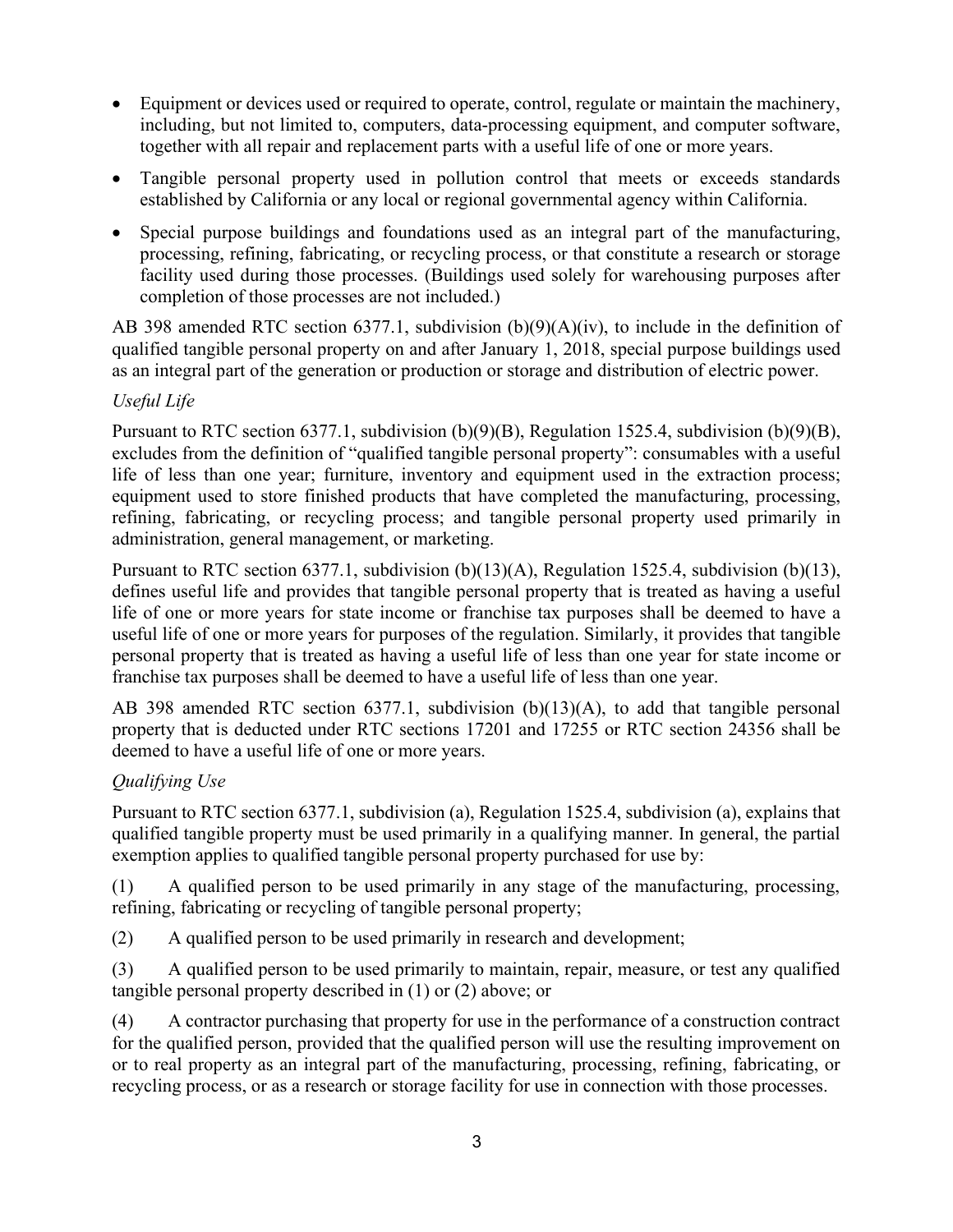AB 398 added RTC section 6377.1, subdivision (a)(5), to provide that the partial exemption applies to qualified tangible personal property purchased for use by a qualified person to be used primarily in the generation or production, or storage and distribution, of electric power. In addition, it amended RTC section 6377.1, subdivision (a)(4), to provide that the partial exemption also applies to qualified tangible personal property purchased for use by a contractor purchasing that property for use in the performance of a construction contract for the qualified person, that will use that property as an integral part of the generation or production, or storage and distribution, of electric power.

#### *Other Definitions*

AB 398 added RTC section 6377.1, subdivision (b)(3), which defines "generation or production as "the activity of making, producing, creating, or converting electric power from sources other than a conventional power source, as defined in Section 2805 of the Public Utilities Code." AB 398 also added RTC section 6377.1, subdivision (b)(12), which defines "storage and distribution" as "storing or distributing through the electric grid, but not transmission of, electric power to consumers regardless of source."

#### *Sunset Date*

The sunset date for the partial exemption was June 30, 2022. However, AB 398 amended RTC section 6377.1 to extend the sunset date to June 30, 2030.

#### *Interested Parties Process*

On March 13, 2018, the Department distributed an initial discussion paper and proposed amendments to Regulation 1525.4 to the public. On April 11, 2018, the Department held a meeting with interested parties to discuss the Department's proposed amendments to Regulation 1525.4. After the meeting, written comments were received from the California Taxpayers Association (CalTax) on April 27, 2018, to suggest revisions to staff's proposed amendments.

The Department also met with PG&E and CalTax at PG&E's Livermore training facility to get a better understanding of the electric power industry and equipment used in transmission and distribution. In addition, the Department met with the California Public Utilities Commission (CPUC) staff to learn about industry regulation.

After additional research and conversation, the Department redrafted the proposed amendments to the regulation. The redrafted proposed amendments and second discussion paper were distributed on February 27, 2020, and an interested parties meeting was held on March 12, 2020. After the second interested parties meeting, the Department received submissions containing additional suggested revisions from Moss Adams on March 26, 2020, and CalTax on May 8, 2020. Their suggestions will be addressed below.

## Proposed Amendments

Below is a description of the amendments the Department proposes to incorporate the amendments to RTC section 6377.1 caused by AB 398 and AB 131 and to make non-substantive changes to Regulation 1525.4. The Department also discusses below the amendments that it is proposing to clarify certain provisions of RTC section 6377.1.

*Proposed Amendments incorporating amendments to RTC section 6377.1 and making non-substantive or clarifying changes*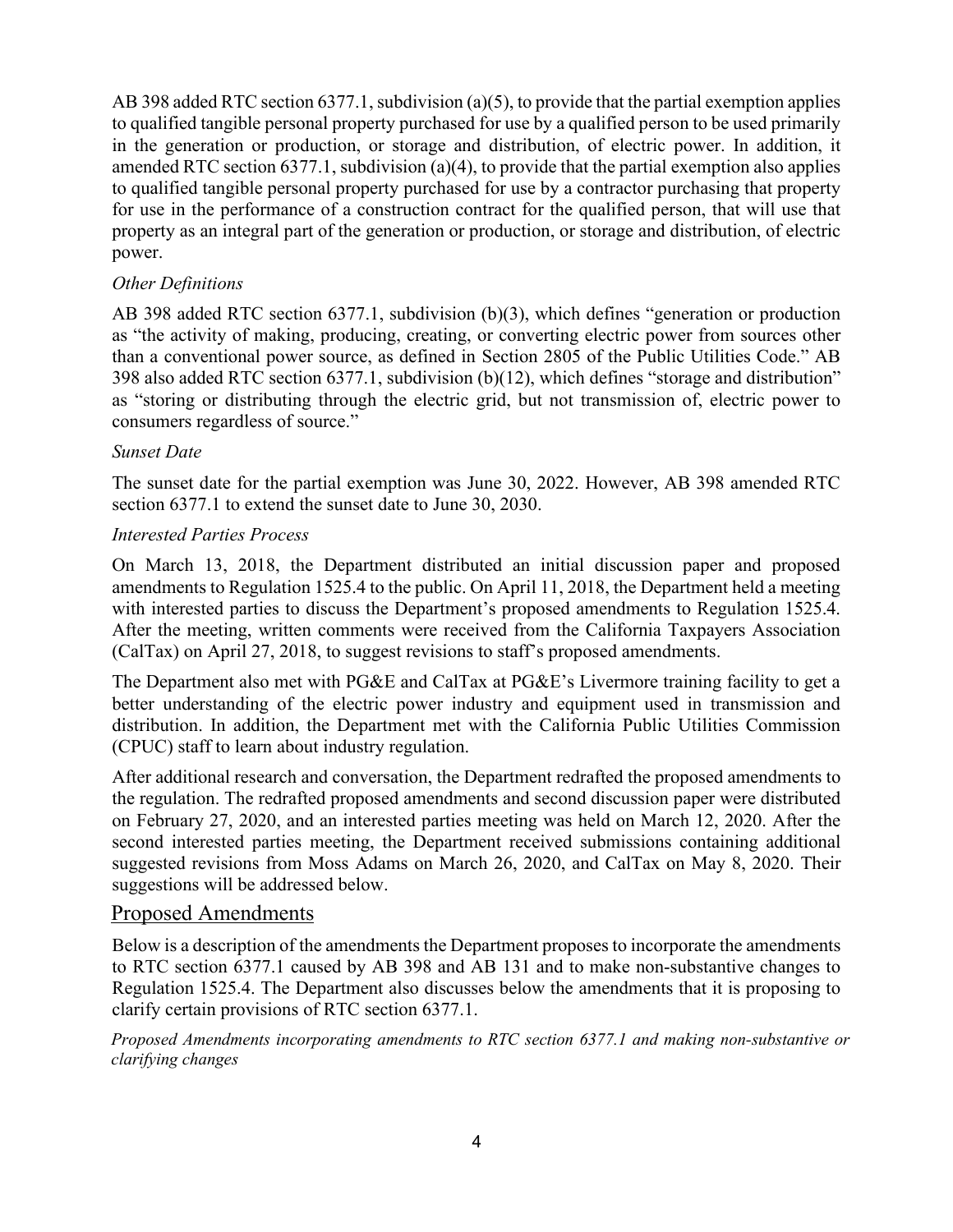# Title

The Department amended the title of the regulation to reflect its application to the electric power industry. The current regulation title, *Manufacturing and Research and Development Equipment,* refers to industries that were qualified to purchase goods subject to the partial exemption at the time the original law went into effect. With the addition of qualified tangible personal property purchased for use by a qualified person to be used primarily in the generation or production, or storage and distribution of electric power, the Department amended the name of the regulation to *Manufacturing, Research and Development, and Electric Power Equipment.* 

## Subdivision (a)

The subtitle in subdivision (a) was amended to *Partial Exemption for Property Purchased for Use in Manufacturing, Research and Development, and Electric Power Generation or Production, Storage, or Distribution*. Subdivision (a) was amended to reflect the change in the sunset date by removing 2022 and replacing it with 2030 in the first and third paragraphs. This amendment was also made in other areas of the regulation where the sunset date is referenced. References to the RTC were amended to be consistent with similar references throughout the Regulation, and capitalization of references to the California Constitution was corrected.

Subdivision (a)(4) was added to the list of qualifying transactions, to conform with the statutory change to RTC section 6377.1, subdivision (a) discussed above. The specific language incorporated into subdivision (a) includes a clarification and is discussed below.

Due to the addition of new subdivision (a)(4), former subdivision (a)(4) was renumbered as (a)(5).

#### Subdivision (b)

Subdivision (b) provides the definition of terms used in the regulation. The Office of Administrative Law (OAL) requires that definitions be listed in alphabetical order. The addition of definitions for "distribution" as subdivision (b)(1), "generation or production" as subdivision (b)(3), "storage" as subdivision (b)(15), and "transmission" as subdivision (b)(16), as discussed below, caused the existing definitions to be renumbered as follows: subdivisions  $(b)(1)$  was renumbered as  $(b)(2)$ , subdivisions  $(b)(2)$  through  $(b)(12)$  were renumbered as  $(b)(4)$  through (b)(14), and subdivision (b)(13) was renumbered as (b)(17).

#### *Generation or Production*

In order to incorporate the statutory changes to RTC section 6377.1, subdivision (b)(3), discussed above new subdivision (b)(3) was added to define "generation or production." RTC section 6377.1, subdivision (b)(3), references a conventional power source, as defined in section 2805 of the Public Utilities Code." The Department included the definition of conventional power source, as defined in section 2805 of the Public Utilities Code (PUC), so that a reader would not have to refer to the PUC to determine what a conventional power source is.

In their April 27, 2018, submission, CalTax suggested changing the word "power" to "energy" in the definition. Although the terms are often used interchangeably in the industry, the Department believes it is more appropriate to use the term provided in the statute. The Department also did not incorporate CalTax's suggested language that attempted to define a beginning point and ending point of generation and production as the Department did not deem it necessary to add language to define those points. Also, the Department believes that CalTax's suggested language expanded the definition to activities that occurred prior to the actual activity of generation or production of electric power.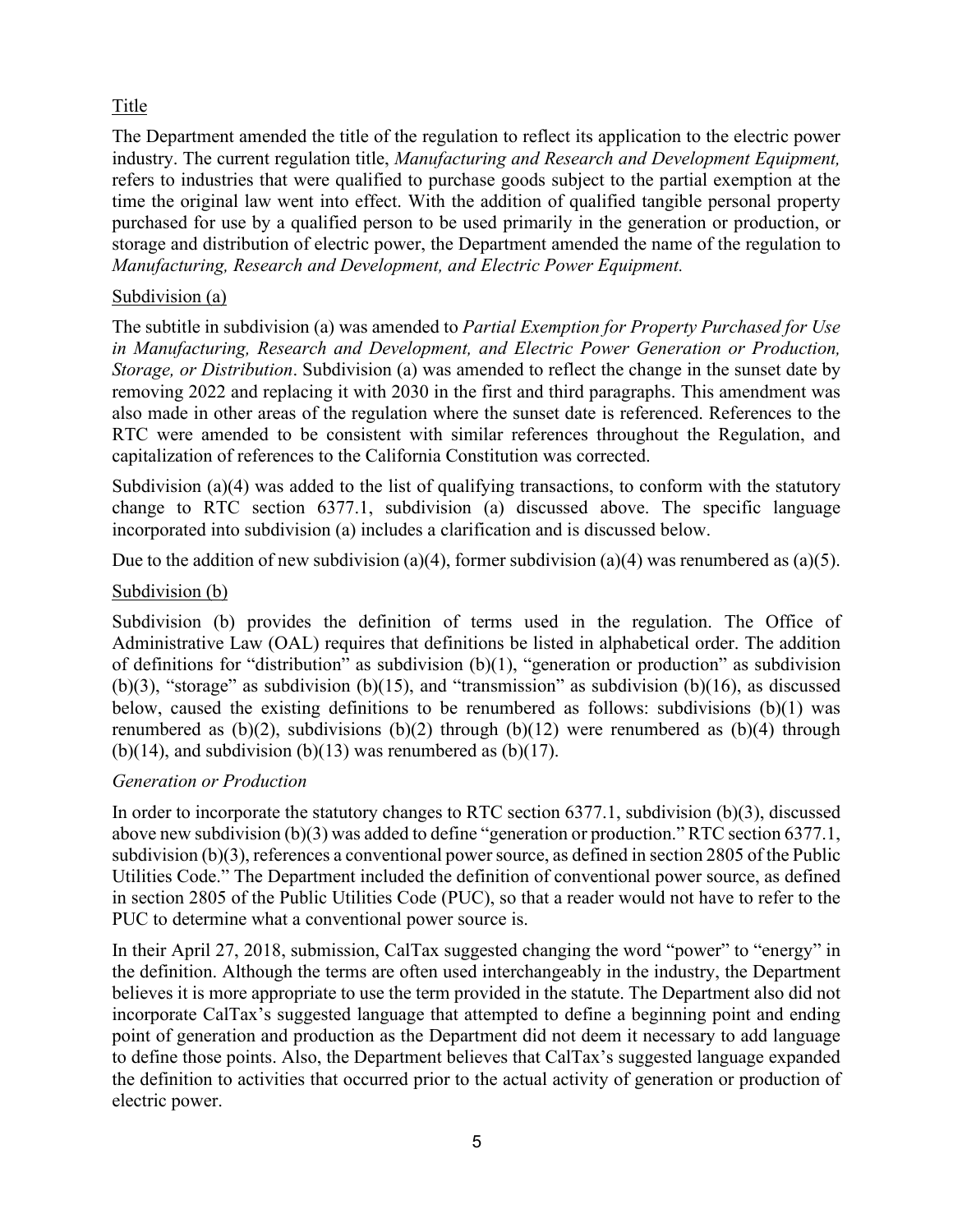As a result of renumbering, the reference to subdivision (b)(3) was changed to (b)(5) in renumbered subdivision (b)(8).

# *Qualified Person*

The definition of "qualified person" in renumbered subdivision  $(b)(10)(A)$  was amended to incorporate the amendments to RTC section 6377.1, subdivision (b)(8)(A) described above.

In their May 8, 2020, submission, CalTax sought to add additional language to the definition of a qualified person by adding in subdivision  $(b)(10)(A)$ : "As an additional example, a business may be regarded as a qualified person when the activities of the establishment are reasonably described in a phase of the Process." The Department did not include this suggested language as it believes this goes beyond the scope of the statute. In order for a business or an establishment within the business to be a "qualified person" the business or the establishment must be *primarily* engaged in a qualified activity. In the Department's opinion, CalTax's suggestion inadvertently may allow establishments to qualify that are not primarily engaged in a qualifying activity. Furthermore, the language of this subdivision already reflects the concept of establishments being qualified persons even if the entire business is not qualifying.

In addition, renumbered subdivision  $(b)(10)(A)$  was amended to refer to a person primarily engaged in a qualifying line or qualifying lines of business to reflect that a person may be primarily engaged in a combination of activities in qualifying lines of business. This amendment was also made in renumbered subdivisions  $(b)(10)(A)2$ ,  $(b)(10)(A)4$ , and other parts of the regulation.

In order to incorporate the statutory changes to RTC section  $6377.1$ , subdivision  $(b)(8)(B)$ , discussed above the Department amended renumbered subdivision (b)(10)(B) into two subparagraphs to clarify that agricultural businesses are not excluded from the definition of a "qualified person" on or after January 1, 2018.

Non-substantive grammatical and formatting amendments were made to renumbered subdivisions  $(b)(10)(A)2.$ 

# *Qualified Tangible Personal Property*

In order to incorporate the statutory changes to RTC section 6377.1, subdivision  $(b)(9)(A)$ , discussed above, the definition of "qualified tangible personal property" in subparagraph 4 of renumbered subdivision (b)(11)(A) was amended.

In CalTax's April 27, 2018, submission, they suggested that the Department add three new subparagraphs to include descriptions and examples of qualified tangible personal property used in the generation or production, distribution, or storage of electric energy. However, the language in the revised statute did not amend the definition of qualified tangible personal property with respect to the electric power industry except as it relates to special purpose buildings. For this reason, and because the regulation applies to a variety of industries, the Department deemed it unnecessary to list specific equipment that is qualifying property in the regulation. Since qualification also depends on how property is used by a qualified person, CalTax's suggested revisions were not incorporated. In their second submission, CalTax suggested that the Department include additional language in renumbered subdivision (b)(11)(A)4.a. to provide an example of a special purpose building or foundation. The Department has elected to not include the language CalTax suggested as it would be better suited for possible inclusion in the Department's online industry guide.

In CalTax's May 8, 2020, submission, they suggested the Department add additional appendices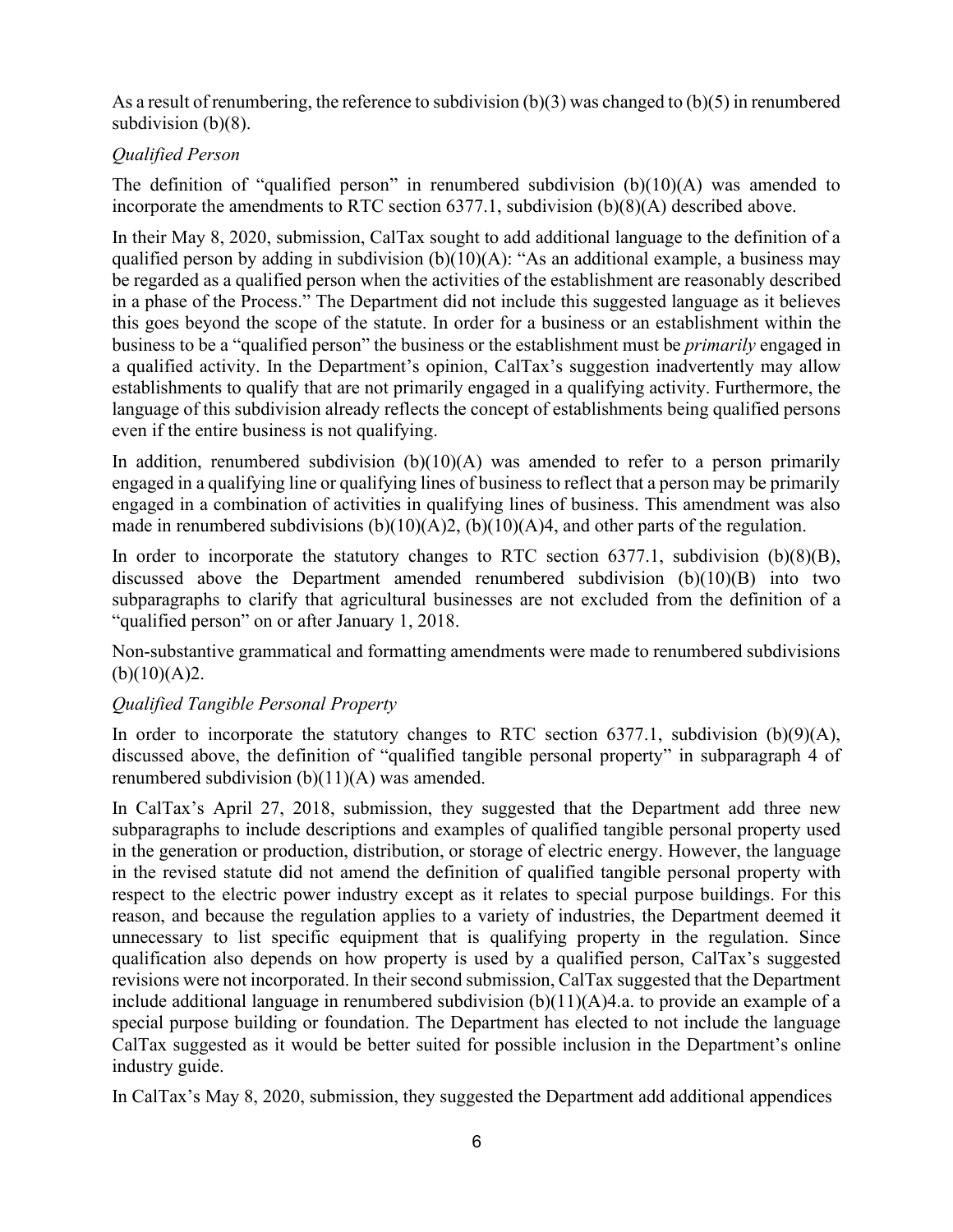that would include examples of specific property that could qualify. They suggested separate appendices for the manufacturing, electric generation or production, and electrical storage industry. The Department has elected to not incorporate their suggestion as the Departments believes that specific lists of qualifying property are better suited for consideration in the online industry guide.

Non-substantive grammatical and formatting amendments were made to renumbered subdivisions  $(b)(11)(A)1, (b)(11)(A)4.c, (b)(11)(A)4.e, and (b)(11)(B)2.$ 

## *Storage, Transmission, and Distribution*

The Department added definitions as they relate to electric power for "distribution" in (b)(1), "storage" in (b)(15), and "transmission" in (b)(16). For "storage" the Department incorporated the statutory definition from RTC section 6377.1, subdivision (b)(12), discussed above. For "distribution" and "transmission" the Department clarified the terms, as discussed below.

## *Useful Life*

In order to incorporate the statutory changes from RTC section 6377.1, subdivision (b)(13)(A), discussed above the Department amended renumbered subdivision (b)(17). Both CalTax and Moss Adams provided alternative suggested language to define "useful life." Moss Adams suggested that the Department replace the word "deducted" with "expensed." CalTax suggested that the Department use language to state "*if the qualified person treats it as having a useful life of one or more years, including but not limited to, deducting or expensing the tangible personal property under sections 17201 and 17255 or section 24356 of the Revenue and Taxation Code."* The Department has elected not to incorporate either of their suggestions as the Department believes the suggested language extends beyond the scope of the statute.

## Subdivision (c)

Amendments were made to subdivision (c) to clarify the existing provisions, to make the language more consistent with the language of Regulations 1667 and 1668, and to make other grammatical changes.

In the fifth paragraph of subdivision  $(c)(1)$ , the reference to subdivision  $(a)(4)$  was changed to (a)(5) as a result of renumbering. In subdivision (c)(3)(D), reference to subdivision (a)(3) and  $(a)(4)$ , were changed to  $(a)(4)$  and  $(a)(5)$ , respectively, for the same reason. In subparagraphs 1 and 2 of subdivision (c)(3)(E), language was amended to include the new qualifying persons and applicable NAICS codes on the form of an exemption certificate. Subdivision  $(c)(3)(F)$  also includes a revision that changes the reference from subdivision (b)(7)(A) to newly renumbered subdivision  $(b)(11)(A)$ .

## Subdivision (d)

The proposed amendments in subdivision  $(d)(1)$  incorporate the changed sunset date of the exemption from the year 2022 to 2030 and make other clarifying changes

## Subdivisions (e) and (f)

There are no changes in subdivision (e) and (f).

## Subdivision (g)

In the second paragraph of subdivision  $(g)(1)$  the proposed amendments change a reference from subdivision (b)(9)(A)4 to renumbered subdivision (b)(11)(A)4. The subtitle in subdivision (g)(2)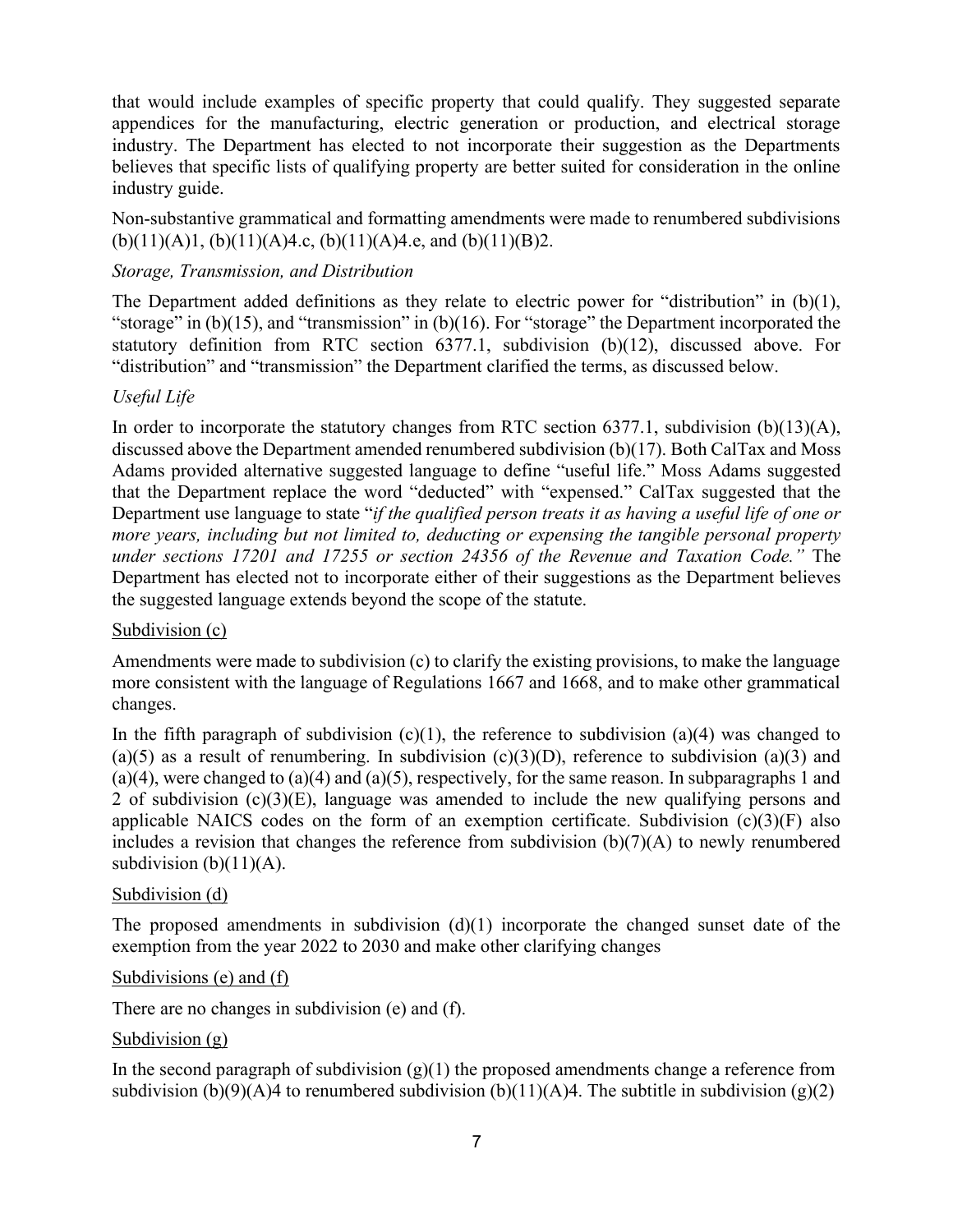was reworded. In subdivision  $(g)(2)$ , the proposed amendments change the reference from subdivision (b)(8) to renumbered subdivision (b)(10)(A). Other clarifying amendments were made to subdivisions  $(g)(2)$  and  $(g)(3)$ .

#### Subdivision (h)

In this subdivision, the word "Board" was changed to "Department" to reflect the Department replacing the Board of Equalization as the administering tax agency on and after July 1, 2017, and other clarifying changes were made.

#### Appendix A

This appendix provides the exemption certificate designed for qualified persons to provide to retailers as support of a valid partially exempt transaction. The title was amended to include electric power equipment. In addition, the sunset date of the partial exemption period was amended from 2022 to 2030, and "to" was replaced with "for" in that same paragraph. In the list of qualified uses, the Department revised the fourth item to include generation or production, storage, or distribution of electric power as a qualifying use. The word "personal" was added so that it reads "tangible personal property," and the reference to a "specific" partial exemption certificate was changed to a certificate "for a specific purchase." The new qualified persons provisions that allow a person primarily engaged in activities described in NAICS codes 221111 to 221118 and 221122 were also added to the certifying statement, and the statement was amended to reflect that a person may be primarily engaged in a combination of activities in qualifying lines of business. Under the bulleted list, a new second bullet item was added and the second through fourth items were changed to sub-items under it, to reflect that all three of those items are subject to the one-year limitation period. The words "the property is" were added to the second and third sub-bullet items. Finally, reference to subdivision  $(b)(9)$  was changed to  $(b)(11)$  in the first footnote.

#### Appendix B

Appendix B is the exemption certificate designed for use by a construction contractor who purchases tangible personal property for the performance of a construction contract of a special purpose building or foundation used by a qualified person. The title was amended similarly to Appendix A. The sunset date was changed to 2030. Under the description of uses, language was added to include "the generation or production, storage, or distribution of electric power." The word "personal" was added so that it reads "tangible personal property," and the reference to a "specific" partial exemption certificate was changed to a certificate "for a specific purchase." The new qualified persons provisions that allow a person primarily engaged in activities described in NAICS codes 221111 to 221118 and 221122 were also added to the certifying statement, and the statement was amended to add "contractor" and to reflect that a person may be primarily engaged in a combination of activities in qualifying lines of business. Finally, reference to subdivision  $(b)(9)$  was changed to  $(b)(11)$  in the first footnote.

*Proposed Amendments clarifying RTC 6377.1* 

## Subdivision (a)

Subdivision (a)(4) was added to the list of qualifying transactions to include the sale or use of qualified tangible personal property purchased for use by a qualified person to be used primarily in the generation or production, storage, or distribution of electric power.

It was discussed at the first interested parties meeting and in CalTax's April 27, 2018, submission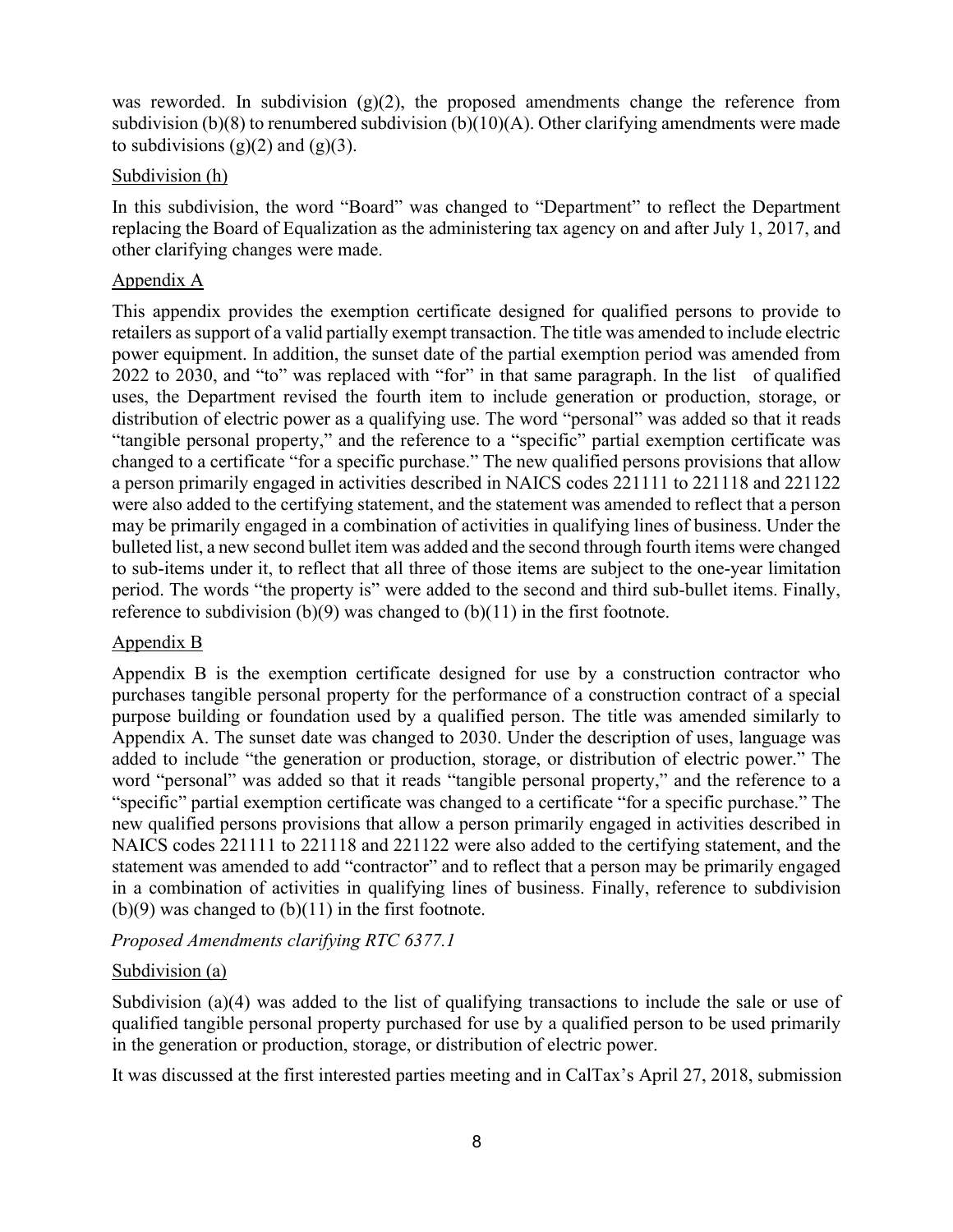that RTC section 6377.1, subdivision (b)(12), states that "storage and distribution" means "storing or distributing through the electric grid, but not transmission of, electric power to consumers regardless of source." Thus, a qualified person may store electric power, or a qualified person may distribute electric power through the electric grid to satisfy the qualifying activity requirement. The Department agrees with this interpretation, and the proposed amendments replace "and" with "or" where "storage and distribution" are referred to throughout the regulation.

#### Subdivision (b)

#### *Distribution and Transmission*

The Department added definitions as they relate to electric power for "distribution" in  $(b)(1)$ , and "transmission" in (b)(16). Transmission and distribution both refer to the carrying of electricity through power lines over distance. The most notable differences between transmission and distribution are the level of voltage at which electricity is carried over the lines and the distance which it travels. Based on the Department's research, transmission generally refers to the carrying of electricity at high voltages, over long distances, to demand areas. Distribution generally refers to the carrying of electricity over shorter distances at lower voltage, which is suitable for being furnished to customers.

Originally CalTax suggested defining "distribution" as the carrying or delivery of electric energy at less than 69 kilovolts or the carrying or delivery of electric energy that is subject to regulation by the CPUC. They also suggested the Department define "transmission" as the carrying or delivery of electric energy that is other than distribution. The Department considered these approaches but determined that finding a conclusive definition for transmission and distribution based on kilovolts was not feasible. According to the Department's research, transmission voltage can vary for each electric utility company. In addition, while the CPUC regulates distribution of electricity by the larger utility companies, it is the Department's understanding that other utilities such as Sacramento Municipal Utility District, Los Angeles Department of Water and Power, and utilities operated by government agencies or private entities are self-regulated. While the Federal Energy Regulatory Commission (FERC) regulates interstate transmission, it does not regulate transmission that travels intrastate. Due to the various regulatory authorities in this area, the Department did not find it reasonable to define distribution or transmission based on a specific measure of kilovolts.

Based on the Department's research, including information from the CPUC website, it is the Department's understanding that the rate a utility company charges its customer is generally based on costs incurred by the company plus a preapproved rate of return, whether regulated by the CPUC or self-regulated. In other words, it can recover its costs of distributing or transmitting electricity and a reasonable profit from its customers. Since the rate recovery for transmission and the rate recovery for distribution is based on a utility's transmission and distribution costs separate from each other, it is also the Department's understanding that accounting of such expenditures is required to be maintained separately. Therefore, the most reasonable and consistent way of defining transmission and distribution is based on how each utility lists the property in its books and records.

The proposed definition of "distribution" includes a rebuttable presumption that qualified tangible personal property is used for distribution if the accounting, or other records, of the qualified person, lists the property as a distribution asset. The Department defines "transmission" as the carrying of electric power at a voltage level that cannot be delivered directly to consumers. The definition further clarifies that transmission begins immediately after electric power has been stepped up to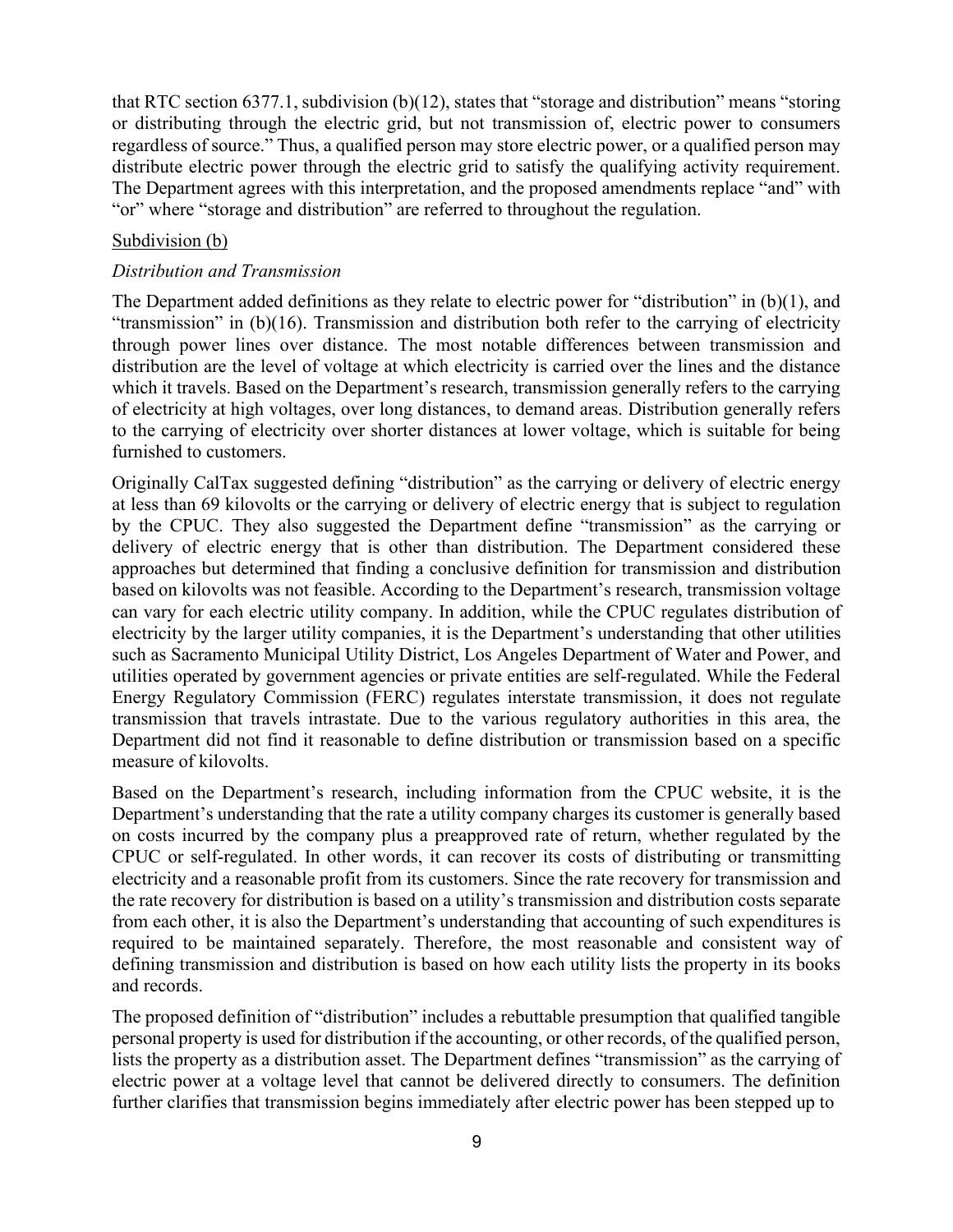a voltage level that cannot be delivered directly to consumers and ends immediately before electric power is stepped down to a voltage level that can be delivered to consumers. The Department also added a rebuttable presumption that qualified tangible personal property is used for transmission if the accounting, or other records of the qualified person, lists the qualified tangible personal property as a transmission asset.

After the second interested parties meeting, CalTax submitted comments to suggest that the Department use definitions for transmission and distribution that that the industry is familiar with, such as those used by either CPUC or FERC. However, as explained above, the Department believes its proposed language is accurate and can be easily administered as it establishes a rebuttable presumption based on the accounting or recordkeeping related to the asset in question.

## Economic Impact Assessment

The proposed amendments to Regulation 1525.4 impacts persons engaged in the electric power industry. There are 81 such business in California. The amendments provide clarification and guidance which will assist in ensuring compliance and accuracy with respect to partially exempt sales and purchases. The regulation does not impact housing costs and there are no comparable Federal regulations. In the absence of Federal regulation, state regulation is needed, and the Department is the state agency responsible for administering state, local, and district sales and use tax. No additional alternatives were considered. These amendments are needed due to the passage of AB 398 and AB 131 and to make the regulation consistent with the amendments to RTC section 6733.1. The benefits of the regulatory change are the result of goals developed by the agency based on broad statutory authority. Although the statewide dollar costs and benefits from this regulatory change are unknown, the amendments provide clarification and guidance to partially exempt transactions. The amendments are also consistent with statutory amendments. As such, the Department anticipates that the proposed amendments will have little to no economic impact on businesses. The Department anticipates:

- The estimated impact is below \$10 million.
- No businesses or jobs will be created or eliminated as a result of the regulatory change.
- The regulatory change will not affect the ability of California businesses to compete with other states by making it more costly to produce goods or services here.
- The regulatory change will not directly impact housing costs.
- There are no other benefits of the regulatory change, including, but not limited to, benefits to the health, safety, and welfare of California residents, worker safety, and the state's environment and quality of life, identified by the Department.

Additionally, there is no estimated change of investment in the state; no incentive for innovation in products, materials, or processes; and no fiscal impact. The regulatory change does not mandate specific technologies or equipment. The regulatory change does not affect any local entity or program and does not affect any federally funded state agency or program. The Department will update the version of Regulation 1525.4 on its website and incorporate the amendments into industry guidance. The workload associated with these changes is considered routine. Any corresponding cost would be absorbed within the Department's existing budget.

# Update to the Statement of Reasons

The Department mailed, published, and posted its notice for the adoption of the proposed amendments to Regulation 1525.4 on September 24, 2021. The notice explained that November 8, 2021, was the deadline for written comments regarding the adoption of the proposed amendments to Regulation 1525.4. The notice also explained that the Department had not scheduled a public